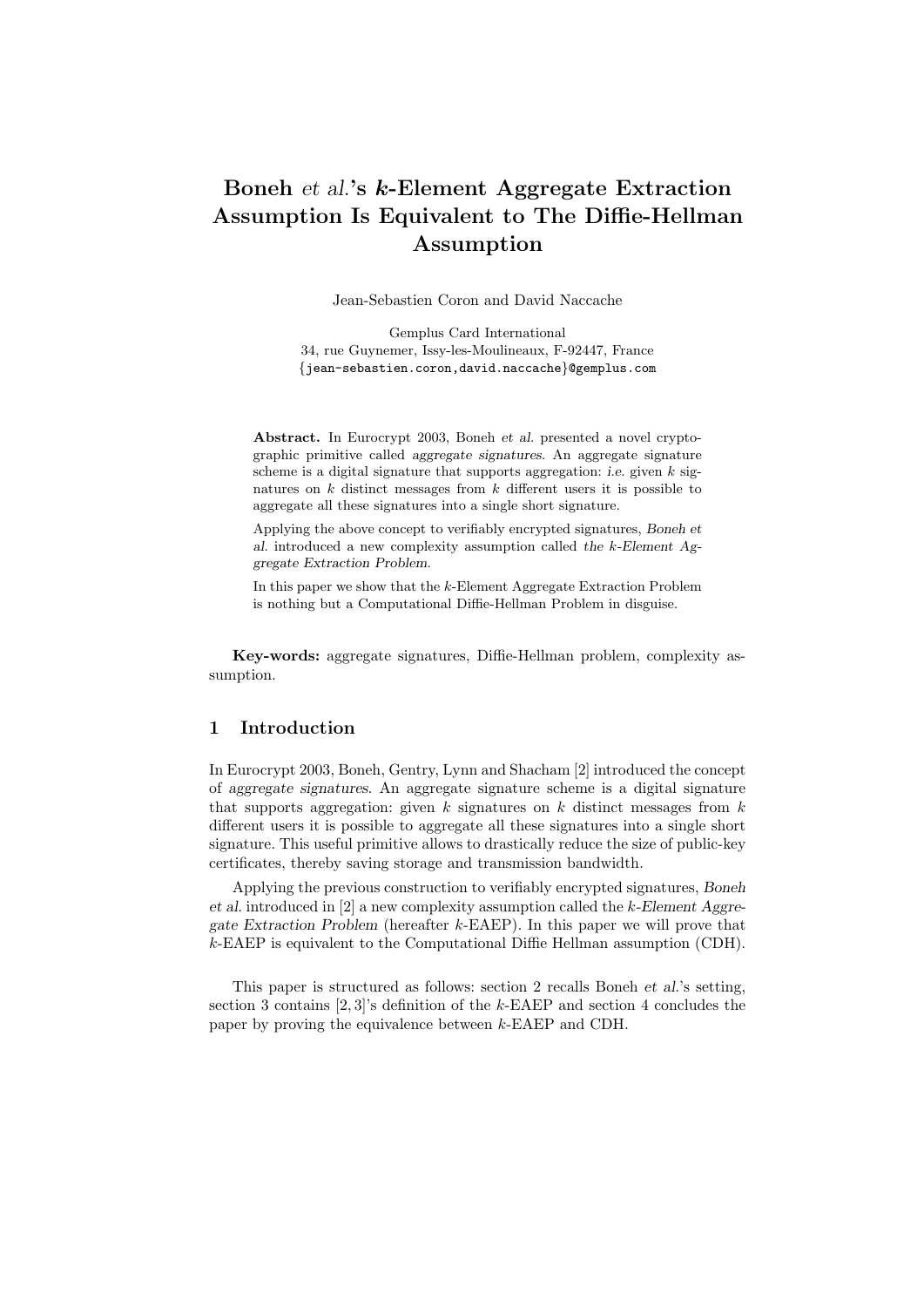| Key generation                                     |                                                                     |
|----------------------------------------------------|---------------------------------------------------------------------|
|                                                    | Pick random $x \stackrel{R}{\leftarrow} \mathbb{Z}_p$               |
|                                                    | Compute $v \leftarrow g_1^x$                                        |
| Public : $v \in G_1$                               |                                                                     |
| Private: $x \in \mathbb{Z}_p$                      |                                                                     |
| Signature                                          |                                                                     |
|                                                    | Hash the message $M \in \{0,1\}^*$ into $h \leftarrow h(M) \in G_2$ |
|                                                    | Compute the signature $\sigma \leftarrow h^x \in G_2$               |
| Verification of $\sigma$ (with respect to v and M) |                                                                     |
|                                                    | Compute $h \leftarrow h(M)$                                         |
|                                                    | Check that $e(g_1, \sigma) = e(v, h)$                               |

Fig. 1. Boneh, Lynn, Shacham Signatures

## 2 Verifiable Encrypted Signatures via Aggregation

We will adopt  $[2, 3]'s$  notations and settings, namely:

- $G_1$  and  $G_2$  are two multiplicative cyclic groups of prime order p;
- $g_1$  is a generator of  $G_1$  and  $g_2$  is a generator of  $G_2$ ;
- $-\psi$  is a computable isomorphism from  $G_1$  to  $G_2$  with  $\psi(g_1) = g_2$ ;
- e is a computable bilinear map  $e: G_1 \times G_2 \to G_T$  where  $G_T$  is multiplicative and of order  $p$ . The map  $e$  is:
	- Bilinear: for all  $u \in G_1, v \in G_2$  and  $a, b \in \mathbb{Z}$ ,  $e(u^a, v^b) = e(u, v)^{ab}$
	- Non-degenerate:  $e(g_1, g_2) \neq 1$
- $h : \{0,1\}^* \to G_2$  is a hash function.

#### 2.1 Boneh-Lynn-Shacham Signatures

Figure 1 briefly recalls Boneh, Lynn and Shacham's signature scheme [1], upon which the aggregate signatures schemes of [2, 3] are based.

#### 2.2 Aggregate Signatures

Consider now a set of  $k$  users using Figure 1's scheme (each user having a different key pair bearing an index  $i$ ) and signing different messages  $M_i$ . Aggregation consists in combining the resulting k signatures  $\{\sigma_1, \ldots, \sigma_k\}$  into one aggregate signature  $\sigma$ . This is done by simply computing:

$$
\sigma \leftarrow \prod_{i=1}^k \sigma_i
$$

Aggregate verification is very simple and consists in checking that the  $M_i$ are mutually distinct and ensuring that: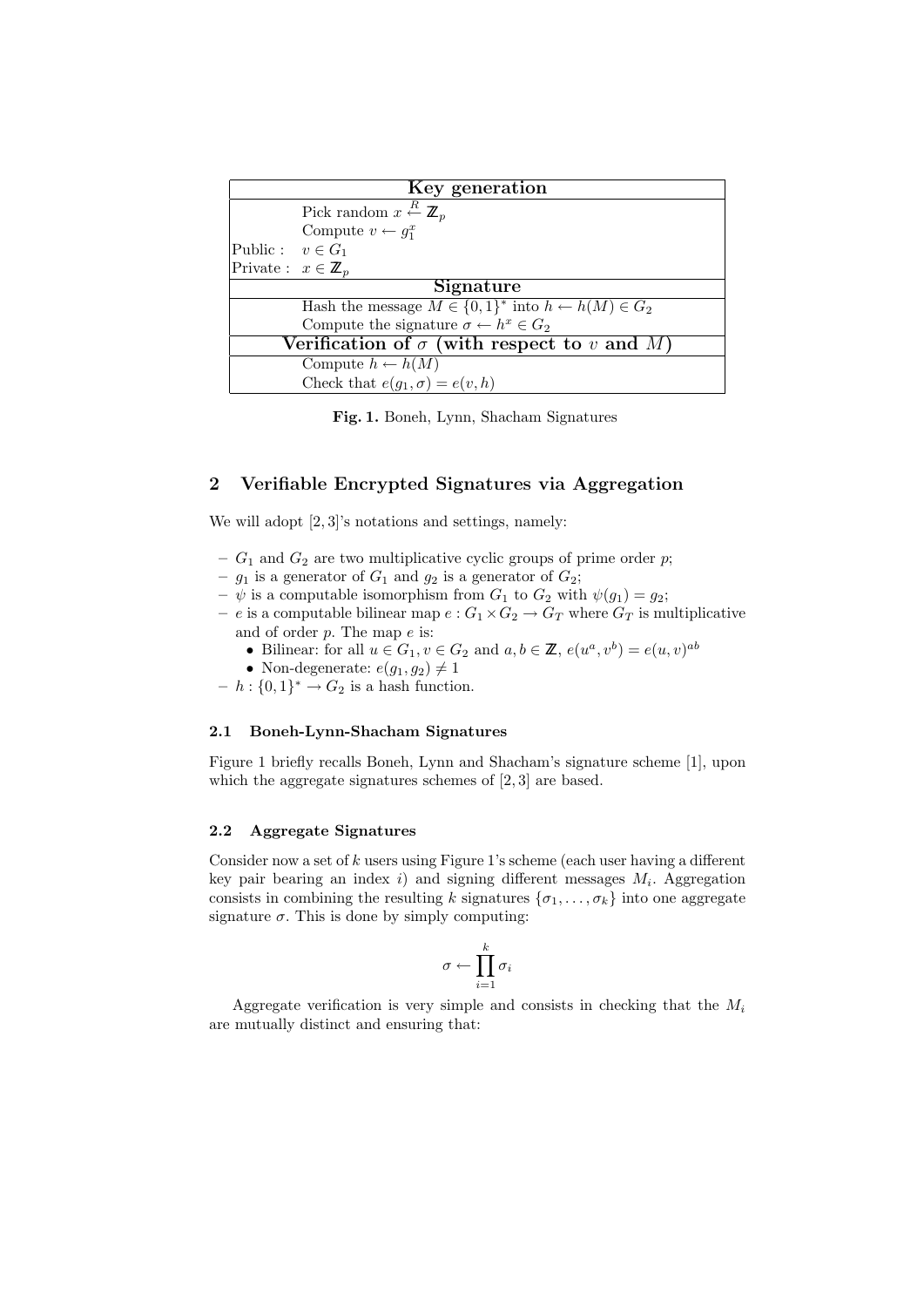$$
e(g_1, \sigma) = \prod_{i=1}^{k} e(v_i, h_i) \quad \text{where } h_i = h(M_i)
$$

This holds because:

$$
e(g_1, \sigma) = e(g_1, \prod_{i=1}^k h_i^{x_i}) = \prod_{i=1}^k e(g_1, h_i)^{x_i} = \prod_{i=1}^k e(g_1^{x_i}, h_i) = \prod_{i=1}^k e(v_i, h_i)
$$

#### 2.3 Verifiably Encrypted Signatures via Aggregation

As explained in [2, 3], verifiably encrypted signatures are used in contexts where Alice wants to show Bob that she has signed a message but does not want Bob to possess her signature on that message. Alice can achieve this by encrypting her signature using the public key of a trusted third party (adjudicator, hereafter Carol), and send the resulting ciphertext to Bob along with a proof that she has given him a valid encryption of her signature. Bob can verify that Alice has signed the message but cannot deduce any information about her signature. Later in the protocol, Bob can either obtain the signature from Alice or resort to the good offices of Carol who can reveal Alice's signature.

To turn the aggregate signature scheme into a verifiably encrypted signature scheme, [2, 3] proceed as follows:

- Alice wishes to create a verifiably encrypted signature that Bob will verify, Carol being the adjudicator. Alice and Carol's keys are generated as if they were standard signers participating in the aggregate signature protocol described in the previous subsection.
- Alice creates a signature  $\sigma$  on M under her public key. She then forges a signature  $\sigma'$  on some random message  $M'$  under Carol's public key (we refer the reader to  $(2,3)$  for more details on the manner in which this existential forgery is produced). She then combines  $\sigma$  and  $\sigma'$  obtaining the aggregate ω. The verifiably encrypted signature is  $\{\omega, M'\}.$
- Bob validates Alice's verifiably encrypted signature  $\{\omega, M'\}$  on M by checking that  $\omega$  is a valid aggregate signature by Alice on M and by Carol on  $M'.$
- Carol adjudicates, given a verifiably encrypted signature  $\{\omega, M'\}$  on M by Alice, by computing the signature  $\sigma'$  on M' and removing  $\sigma'$  from the aggregate thereby revealing Alice's signature  $\sigma$ .

### 3 The k-Element Aggregate Extraction Problem

As is clear, the security of Boneh et al.'s verifiable encrypted signature scheme depends on the assumption that given an aggregate signature of  $k$  signatures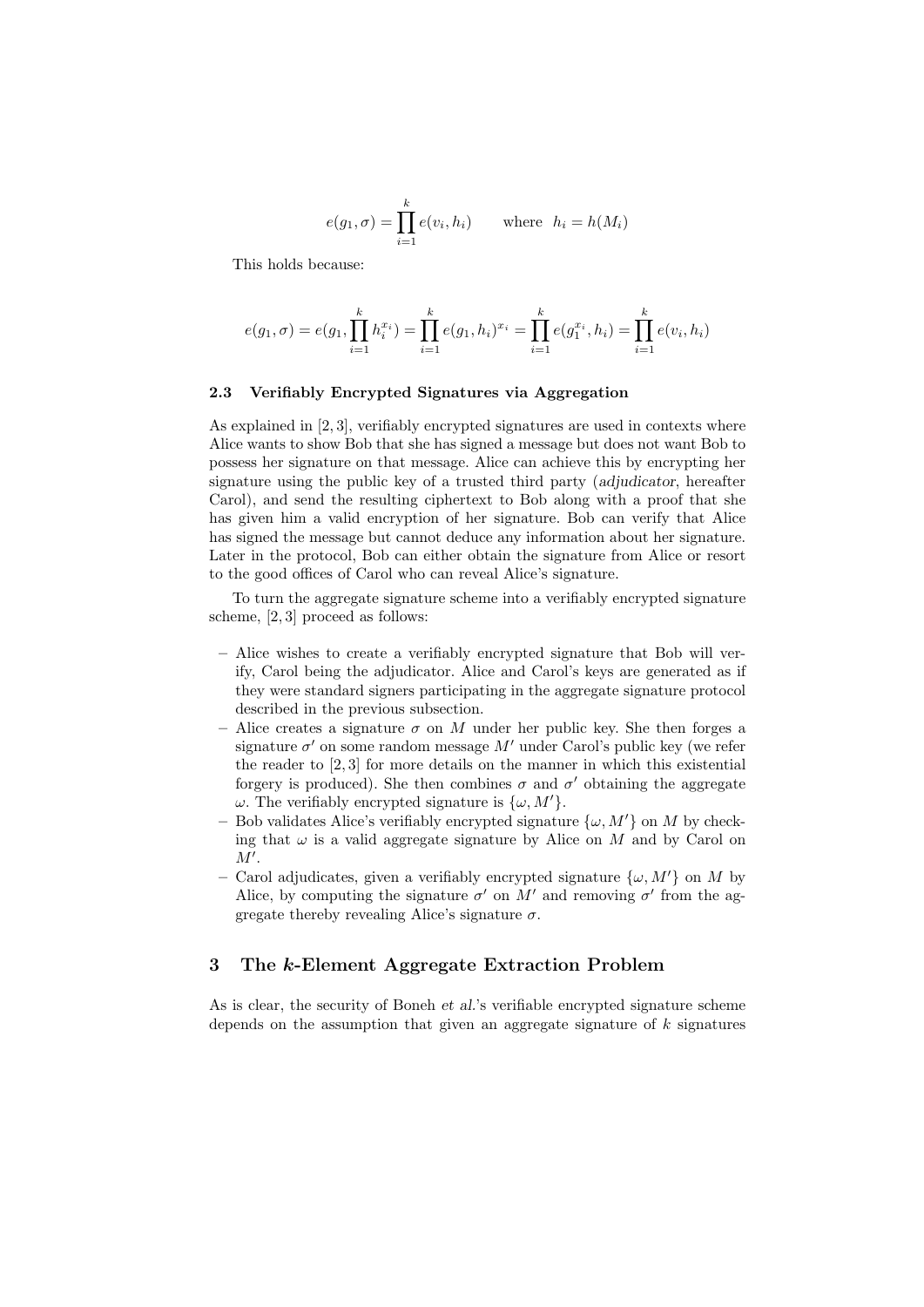(here  $k = 2$ ) it is difficult to extract from it the individual signatures (namely: Alice's signature on  $M$ ). This is formally proved in theorem 3 of  $[2,3]$ .

Considering the bilinear aggregate signature scheme on  $G_1$  and  $G_2$ , Boneh et al. assume that it is difficult to recover the individual signatures  $\sigma_i$  given the aggregate  $\sigma$ , the public-keys and the message digests. Actually, [2, 3] assume that it is difficult to recover any aggregate  $\sigma'$  of any proper set of the signatures and term this the k-Element Aggregate Extraction Problem (hereafter k-EAEP).

More formally, this assumption is defined in [2, 3] as follows: Let  $G_1$  and  $G_2$ be two multiplicative cyclic groups of prime order  $p$ , with respective generators  $g_1$  and  $g_2$ , a computable isomorphism  $\psi: G_1 \to G_2$  such that  $g_2 = \psi(g_1)$ , and a computable bilinear map  $e: G_1 \times G_2 \to G_T$ .

Consider a k-user aggregate in this setting. Each user has a private key  $x_i \in \mathbb{Z}_p$  and a public key  $v_i = g_1^{x_i} \in G_1$ . Each user selects a distinct message  $M_i \in \{0,1\}^*$  whose digest is  $h_i \in G_2$  and creates a signature  $\sigma_i = h_i^{x_i} \in G_2$ . Finally, the signatures are aggregated yielding:

$$
\sigma = \prod_{i=1}^k \sigma_i \in G_2
$$

Let I be the set  $\{1, \ldots, k\}$ . Each public-key  $v_i$  can be expressed as  $g_1^{x_i}$ , each digest  $h_i$  as  $g_2^{y_i}$ , each signature  $\sigma_i$  as  $g_2^{x_iy_i}$  and the aggregate signature  $\sigma$  as  $g_2^2$ where:

$$
z = \sum_{i \in I} x_i y_i
$$

**Definition 1** (k-EAEP). The k-Element Aggregate Extraction Problem is the  $\emph{following: given the group elements } g_1^{x_1},\ldots,g_1^{x_k},g_2^{y_1},\ldots,g_2^{y_k} \text{ and } g_2^{\sum_{i\in I} x_i\cdot y_i}, \text{ out-}$ put  $(\sigma', I')$  such that  $I' \subsetneq I$  and  $\sigma' = g_2^{\sum_{i \in I'} x_i \cdot y_i}$ .

The advantage of an algorithm  $\mathcal E$  in solving the  $k$ -EAEP is defined as:

$$
\text{Adv } k\text{-}\mathsf{Extr}_{\mathcal{E}} \stackrel{\text{def}}{=} \Pr\left[\begin{matrix} (I' \subsetneq I) \land (\sigma' = g_2^{\sum_{i \in I'} x_i y_i}) & \vdots \\ x_1, \dots, x_k, y_1, \dots, y_k & \stackrel{R}{\leftarrow} \mathbb{Z}_p, \sigma \leftarrow g_2^{\sum_{i \in I} x_i y_i}, \\ (\sigma', I') & \stackrel{R}{\leftarrow} \mathcal{E}(g_1^{x_1}, \dots, g_1^{x_k}, g_2^{y_1}, \dots, g_2^{y_k}, \sigma) \end{matrix}\right]\right]
$$

wherein the probability is taken over the choices of all  $x_i$  and  $y_i$  and the coin tosses of  $\mathcal{E}$ .

In the following, we define the hardness of the k-EAEP. For simplicity, we use the asymptotic setting instead of the concrete setting of [2].

**Definition 2.** The k-Element Aggregate Extraction Problem is said to be hard if no probabilistic polynomial-time algorithm can solve it with non-negligible advantage.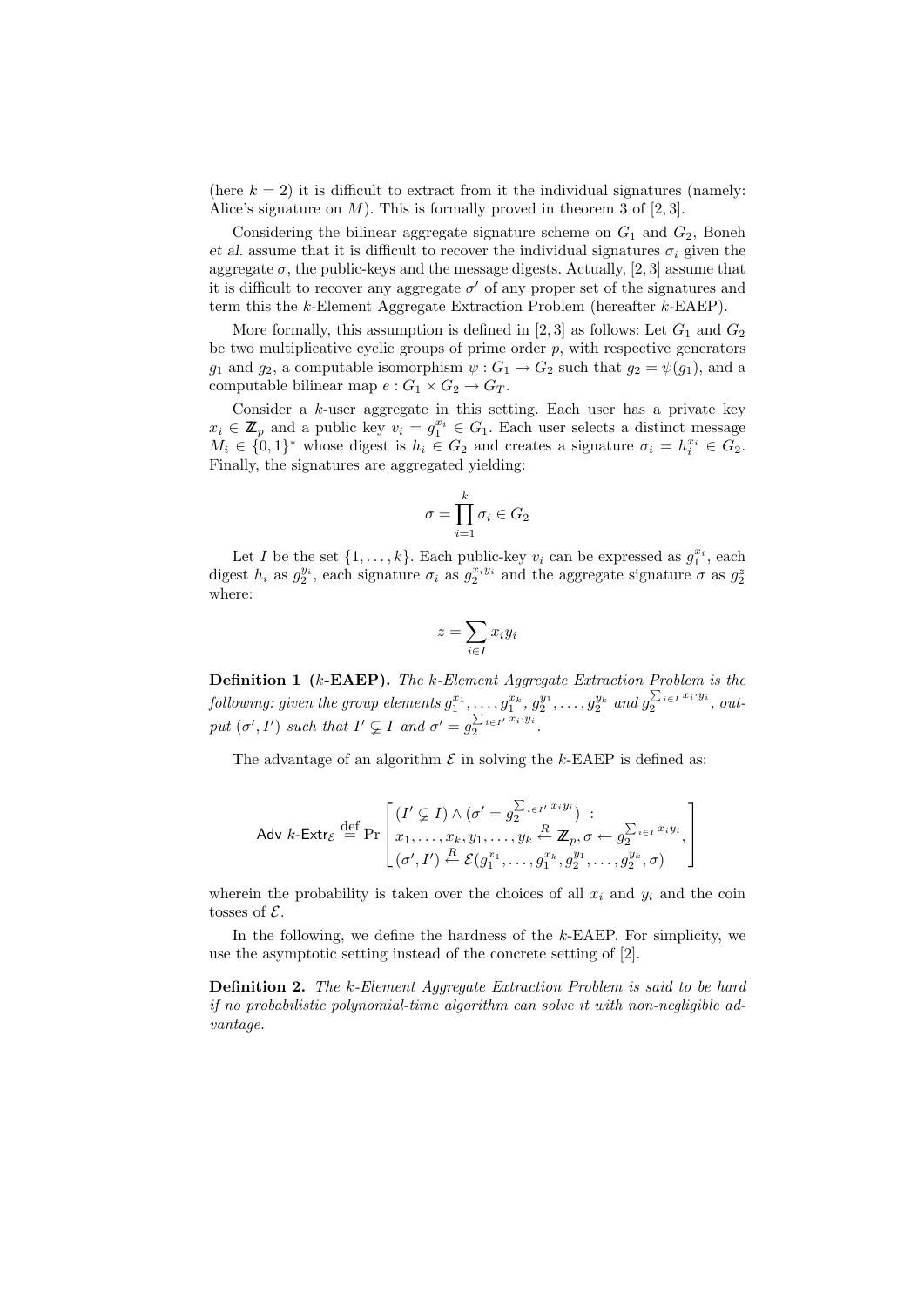[2,3] is particularly concerned with the case  $k = 2$  where the aggregate extraction problem boils down to the following:

**Definition 3 (2-EAEP).** Given  $g_1^a$ ,  $g_1^b$ ,  $g_2^u$ ,  $g_2^v$  and  $g_2^{au+bv}$ , output  $g_2^{au}$ .

We refer the reader to [3] for more details on the manner in which this assumption is used in proving the security of the verifiable encrypted signature scheme.

# 4 k-EAEP is equivalent to the Computational co-Diffie-Hellman problem

The Computational co-Diffie-Hellman problem (hereafter co-CDH) is a natural generalization to two groups  $G_1$  and  $G_2$  of the standard Computational Diffie-Hellman problem; it is defined as follows [2]:

**Definition 4 (co-CDH).** Given  $g_1, g_1^a \in G_1$  and  $h \in G_2$ , output  $h^a \in G_2$ .

The advantage of an algorithm  $\mathcal A$  in solving co-CDH in groups  $G_1$  and  $G_2$  is:

$$
\mathsf{Adv\ co}\text{-}\mathsf{CDH}_{\mathcal{A}} \stackrel{\text{def}}{=} \Pr\left[\mathcal{A}(g_1, g_1^a, h) = h^a : a \stackrel{R}{\leftarrow} \mathbb{Z}_p, h \stackrel{R}{\leftarrow} G_2\right]
$$

The probability is taken over the choice of  $a, h$  and  $A$ 's coin tosses. Note that when  $G_1 = G_2$ , this problem reduces to the standard CDH problem.

**Definition 5.** The Computational co-Diffie-Hellman problem in groups  $G_1$  and  $G_2$  is said to be hard if no probabilistic polynomial-time algorithm can solve it with non-negligible advantage.

The following theorem shows that the k-Element Aggregate Extraction Problem is equivalent to the Computational co-Diffie-Hellman problem.

Theorem 1. The k-Element Aggregate Extraction Problem is hard if and only if the Computational co-Diffie-Hellman problem is hard.

*Proof.* It is straightforward to show that an algorithm  $A$  solving co-CDH can be used to solve the k-EAEP. Namely, given the instance  $g_1^{x_1}, \ldots, g_1^{x_k}, g_2^{y_1}, \ldots, g_2^{y_k}$ and  $g_2^{\sum_{i\in I} x_i \cdot y_i}$ , using A we obtain  $\sigma' = g_2^{x_1y_1}$  from  $g_1, g_1^{x_1}, g_2^{y_1}$ . This gives  $({1}, \sigma')$  as a solution to the k-EAEP.

For the converse, we start with  $k = 2$ , *i.e.* an algorithm solving the 2-EAEP and show how to generalize the method to arbitrary k. Letting  $g_1, g_1^a, g_2^u$  be a given instance of co-CDH, we must compute  $g_2^{a,u}$  using an algorithm A solving the 2-EAEP. We generate  $x \stackrel{R}{\leftarrow} \mathbb{Z}_p$  and  $y \stackrel{R}{\leftarrow} \mathbb{Z}_p$ ; one can see that:

$$
(g_1^a, g_1^{a+x}, g_2^{-u}, g_2^{u+y}, g_2^{a\cdot y + u \cdot x + x \cdot y})
$$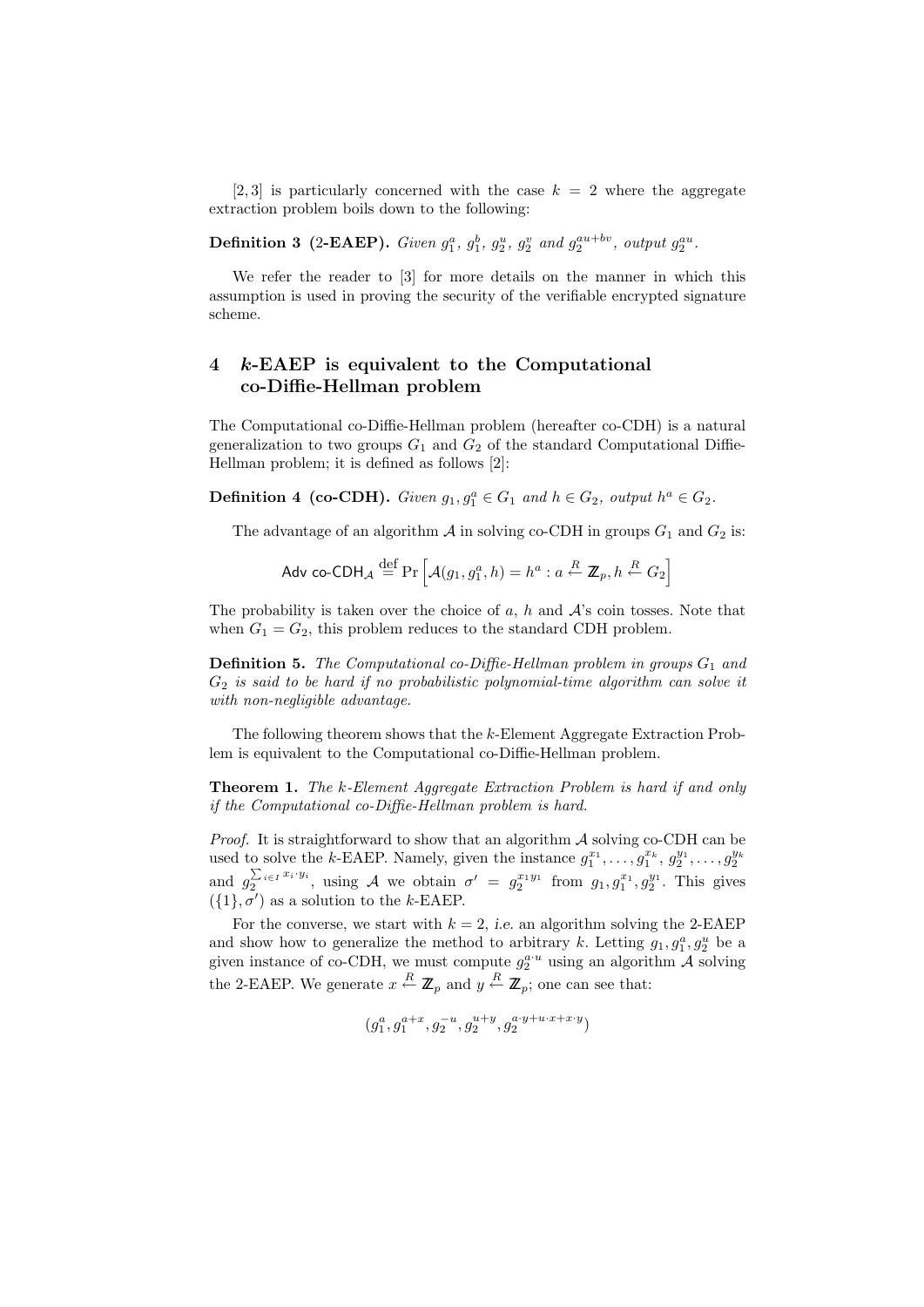is a valid random instance of the 2-EAEP. The instance is valid because:

$$
-a \cdot u + (a+x) \cdot (u+y) = a \cdot y + u \cdot x + x \cdot y
$$

The instance is a random one because  $g_1^{a+x}$  and  $g_2^{u+y}$  are uniformly distributed in  $G_1$  and  $G_2$ . Moreover, the instance can be computed directly from  $g_2^u$  and  $g_2^a = \psi(g_1^a)$ . Therefore, given as input this instance, the algorithm A outputs  $g_2^{-a\cdot u}$ , from which we compute  $g_2^{a\cdot u}$  and solve the co-CDH problem.

More generally, for  $k > 2$ , we generate  $x_2, \ldots, x_k, y_2, \ldots, y_k \stackrel{R}{\leftarrow} \mathbb{Z}_p$ ; then we generate the following instance of the k-EAEP:

$$
(g_1^a, g_1^{a+x_2}, \ldots, g_1^{a+x_k}, g_2^{-(k-1)u}, g_2^{u+y_2}, \ldots, g_2^{u+y_k}, g_2^z)
$$

where

$$
z = \sum_{i=2}^{k} a \cdot y_i + x_i \cdot (u + y_i)
$$

As previously, this is a valid random instance of the k-EAEP, which can be computed from  $g_2^u$  and  $g_2^a = \psi(g_1^a)$ . Therefore, given this instance as input, an algorithm A solving k-EAEP outputs  $(I', \sigma')$ . We assume that  $1 \in I'$ , otherwise we can take  $I'' \leftarrow I \setminus I'$  and  $\sigma'' \leftarrow g_2^z/\sigma'$ . Letting  $\sigma' = g_2^{z'}$  and  $k' = |I'| < k$ , we have:

$$
z' = -(k-1) \cdot a \cdot u + \sum_{i \in I', i > 1} (a + x_i)(u + y_i)
$$
\n
$$
z' = a \cdot u \cdot (k' - k) + \sum_{i \in I', i > 1} a \cdot y_i + x_i \cdot (u + y_i)
$$

Therefore we can compute:

$$
g_2^{a\cdot u}=\left(\sigma'\cdot\prod_{i\in I',i>1}(g_2^a)^{-y_i}(g_2^u)^{-x_i}g_2^{-x_iy_i}\right)^{\frac{1}{k'-k}}
$$

which is the solution of the co-CDH instance.

Therefore, given a polynomial time probabilistic algorithm solving the k-EAEP with non-negligible advantage, we obtain a polynomial time probabilistic algorithm solving co-CDH with non-negligible advantage, and conversely, with a tight reduction in both directions.  $\Box$ 

## 5 Conclusion

In this paper we showed that the k-element Aggregate Extraction Problem introduced by Boneh, Gentry, Lynn and Shacham in [2, 3] is equivalent to the Computational Diffie Hellman Problem.

By shedding light on the connection between Boneh et al.'s verifiable encrypted signature scheme and the well-researched Computational Diffie-Hellman Problem, we show that [2,3] features, not only attractive computational requirements and short signature size, but also strong security assurances.